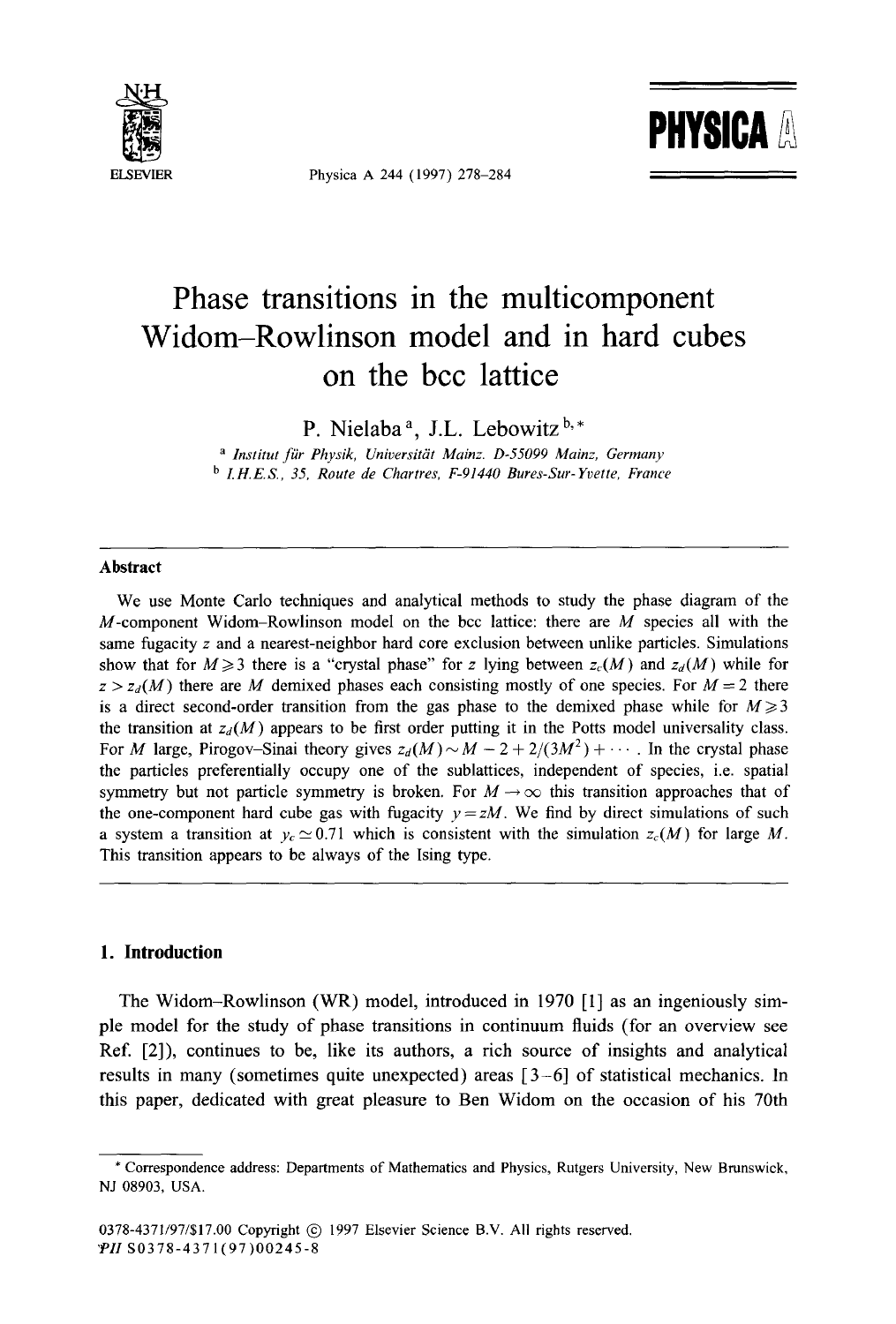birthday, we continue our study of a variation of the original model from two to  $M$ components on a lattice: hard core exclusion between particles of different species on nearest-neighbor sites.

This model was first considered by Runnels and Lebowitz [7] who proved that when the number of components M is larger than some minimum  $M_0$  then the transition from the gas phase at small values of  $z$  to the demixed phase at large values of  $z$  does not take place directly. Instead there is, at intermediate values of z,  $z_c < z < z_d$ , an ordered phase in which one of the sublattices (even or odd) is preferentially occupied, i.e. there is a crystalline (antiferromagnetically ordered) phase in which the average particle density on the even and odd sublattices,  $\rho_e$  and  $\rho_o$  are unequal. The average density,  $\rho(I)$ , of species  $I = 1, \ldots, M$ , on each sublattice is the same for each I, with  $\rho_e(I) = M^{-1} \rho_e$  and  $\rho_o(I) = M^{-1} \rho_o$ . The nature of the symmetry-breaking is thus very different from that in the demixed phase at  $z > z_d$  where  $\rho_e = \rho_o = \rho$  but there exists one species, say I', for which  $\rho(I') > M^{-1} \rho$ . The origin of this crystalline phase is purely entropic. For z fixed and  $M$  large "it pays" for the system "entropy wise" to occupy just one sublattice without any constraint; since there are no interactions between particles on the same sublattice there are  $M$  independent choices at each site if we keep one of the sublattices empty. This more than compensates, at some  $M > M_0$ , for the "loss" of "fugacity energy" occasioned by keeping down the density in one of the sublattices.

A natural question now arises, just how big does  $M_0$  have to be to see this ordered phase for  $M \ge M_0$ . It was shown in [7] that on the square lattice  $M_0 < 27^6$ ; a ridiculously large upper bound. On the other hand, a direct computation on the Bethe lattice [8,9] with q-neighbors gives  $M_0 = [q/(q-2)]^2$ , which would suggest  $M_0 \sim 4$  for the square lattice,  $M_0 \sim 3$  for the cubic and  $M_0 \sim 2$  for the bcc lattice. Now it can be shown, using FKG inequalities, that  $M_0 \geq 3$  on any bipartite lattice [10], but beyond that we have no simple or convincing argument for finding  $M_0$ . We therefore turned to Monte Carlo simulations. This gave on the square lattice  $M_0 = 7$  [8,9] which is only about twice as large as the Bethe lattice prediction. This wetted our appetite to try the bcc lattice where  $q = 8$ . To our surprise we find here, using Monte Carlo simulations, that  $M_0$  does indeed equal 3, on the bcc lattice.

While we have no clue of how to find rigorously the actual value of  $M_0$  or of  $z_c(M)$ , it was argued in [9] that for a given z and M large enough, the typical occupancy pattern on the lattice (ignoring the label 1 of the particles) should be like that of a one-component lattice gas with nearest-neighbor hard core exclusion. For the latter system, Dobrushin [11] proved the existence of a crystalline state. This implies that  $z_c(M)$  should behave for large M as  $y_c/M$ , where  $y_c$  is the critical fugacity at which the one-component hard cube gas (occupation at a site  $j$  excludes occupation at all eight neighboring sites) crystallizes. The value of  $y_c$  for the bcc lattice, obtained by Gaunt [12] using series expansion methods, is  $0.77 \pm 0.05$ . Using MC we obtained  $y_c = 0.71 \pm 0.01$  which is roughly consistent with Gaunt's value. Our result also agrees well with the values of  $Mz_c(M)$  for large M being approximately  $0.72 \pm 0.02$  for  $M = 50$  and  $M = 100$ . This provides solid evidence for the existence of a reentry phase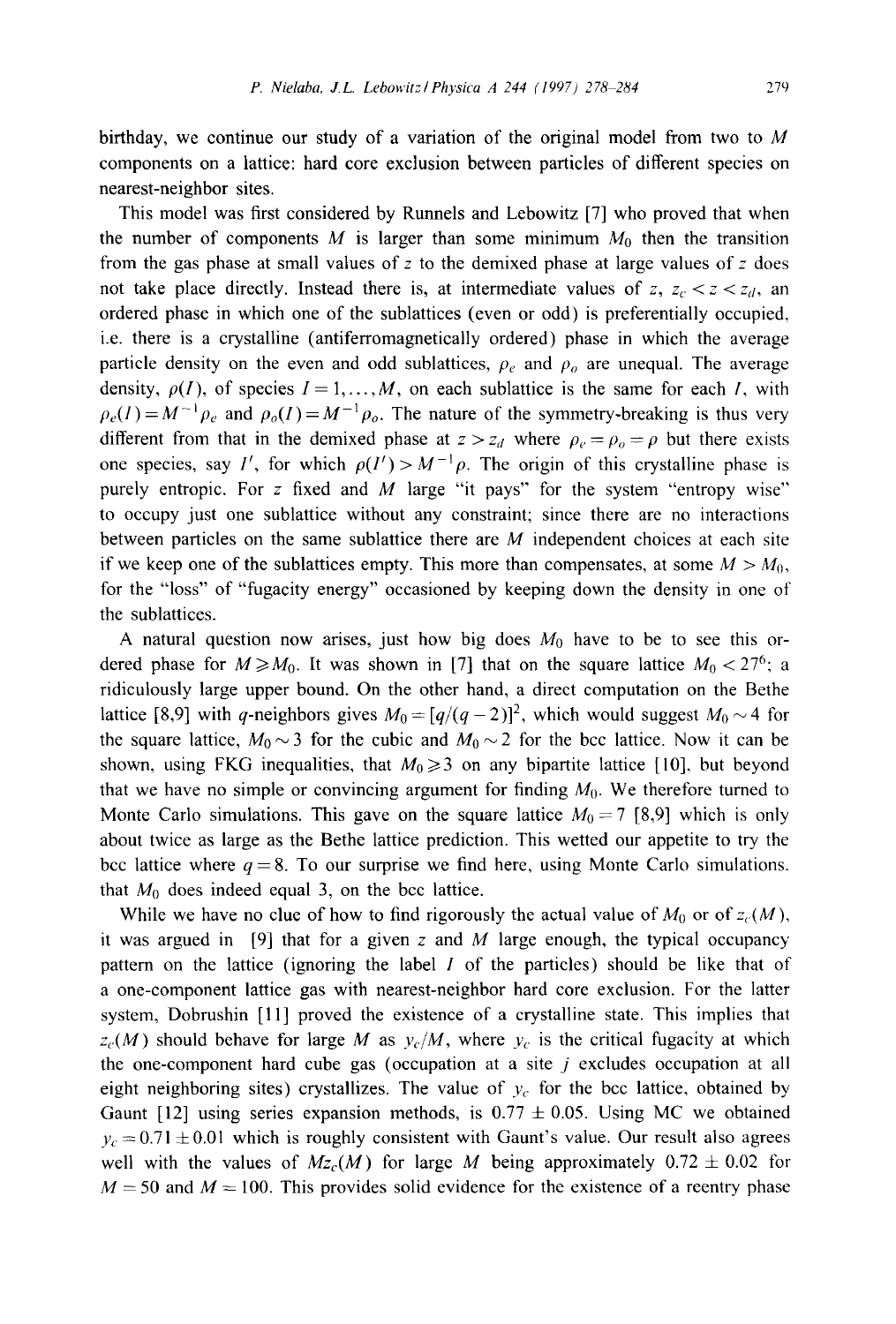transition in the temperature-magnetic field plane phase diagram of an Ising spin system with nearest-neighbor anti-ferromagnetic interactions on the bcc lattice [13].

We also find, as in [9], that for large  $M$ ,  $z_d(M)$  for the crystal-demixed transition can be computed via Pirogov-Sinai theory [14] yielding,

$$
M = z_d + 2 - 2/3z_d^2 + \cdots \tag{1}
$$

which matches up smoothly with our MC results; see Fig. 3. It is easy to show that there is a demixing transition for  $M \ge 2$  [3,5,14], the existence of sharp interfaces between coexisting phases, for  $M = 2$ , on the cubic lattice at large fugacity z was proven in [6].

We next present results of our simulations and refer the reader to [9] for a more detailed description of the model and additional references.

# **2. Results**

Our MC simulations were carried out on a bcc lattice of size  $2 \times S^3 = 2 \times 22^3$  with periodic boundary conditions. On an initially empty lattice, we deposit particles chosen at random from the  $M$  components at fugacity  $z$  respecting the exclusion of different species occupying neighboring sites. We then sequentially update the lattice using a checkerboard algorithm resulting in a good vectorization. An update of a lattice site  $(i_1^{(s)}, i_2^{(s)}, i_3^{(s)})$  on one of the two simple cubic sublattices s, making up the bcc lattice, which is occupied by a particle of type  $I$  ( $I = 0$  indicating an empty site) is done as follows: We randomly choose a new trial particle of type  $I_{tr}$ , where  $I_{tr}$  can have any integer value between 0 and M with equal probability.  $I_{tr} = 0$  refers to an attempted removal of a particle  $I \neq 0$  from the lattice site, which is successful, if a number X randomly chosen with equal probability between 0 and 1 is smaller than the inverse fugacity  $1/z$ . When this occurs I gets the value 0, otherwise it remains unchanged,  $I_{tr} \neq 0$  refers to an attempted deposition of a particle of type  $I_{tr}$ . If  $I = 0$  then it is successful if each of the four nearest-neighbor sites is either empty or occupied by a particle of the same type  $(I_{tr})$  and  $X \leq z$ . In this case I gets the value  $I_{tr}$ , otherwise it remains unchanged. A direct replacement attempt of a particle  $I \neq 0$  surrounded by eight empty nearest-neighbor sites is always successful. Typically, in a simulation run after an equilibration of  $2 \times 10^5$  Monte Carlo steps (MCS), we update the lattice  $10^5$ times, the configuration of every tenth step is taken for the evaluation of the averages. A typical run with  $10^5$  MCS took about 1 CPUh on a CRAY-YMP.

Let  $m(i_1^{(s)}, i_2^{(s)}, i_3^{(s)})$  denote the occupancy of a site,  $m(i_1^{(s)}, i_2^{(s)}, i_3^{(s)})=0$  if the site  $(i_1^{(s)}, i_2^{(s)}, i_3^{(s)})$  is empty and  $m(i_1^{(s)}, i_2^{(s)}, i_3^{(s)}) = 1$  otherwise. As observables we took histograms  $P_L(\phi_c)$  of the order parameter  $\phi_c$  for the crystal structure and  $P_L(\phi_d)$  of the order parameter  $\phi_d$  for the demixed phase in subsystems of size  $2 \times L^3$ ,

$$
\phi_c = \frac{1}{2L^3} \sum_{s=1}^2 \sum_{\substack{i_1^{(s)}, i_2^{(s)}, i_3^{(s)} = 1}}^L \left[ 2m(i_1^{(s)}, i_2^{(s)}, i_3^{(s)}) - 1 \right] (-1)^{2+s-1} \tag{2}
$$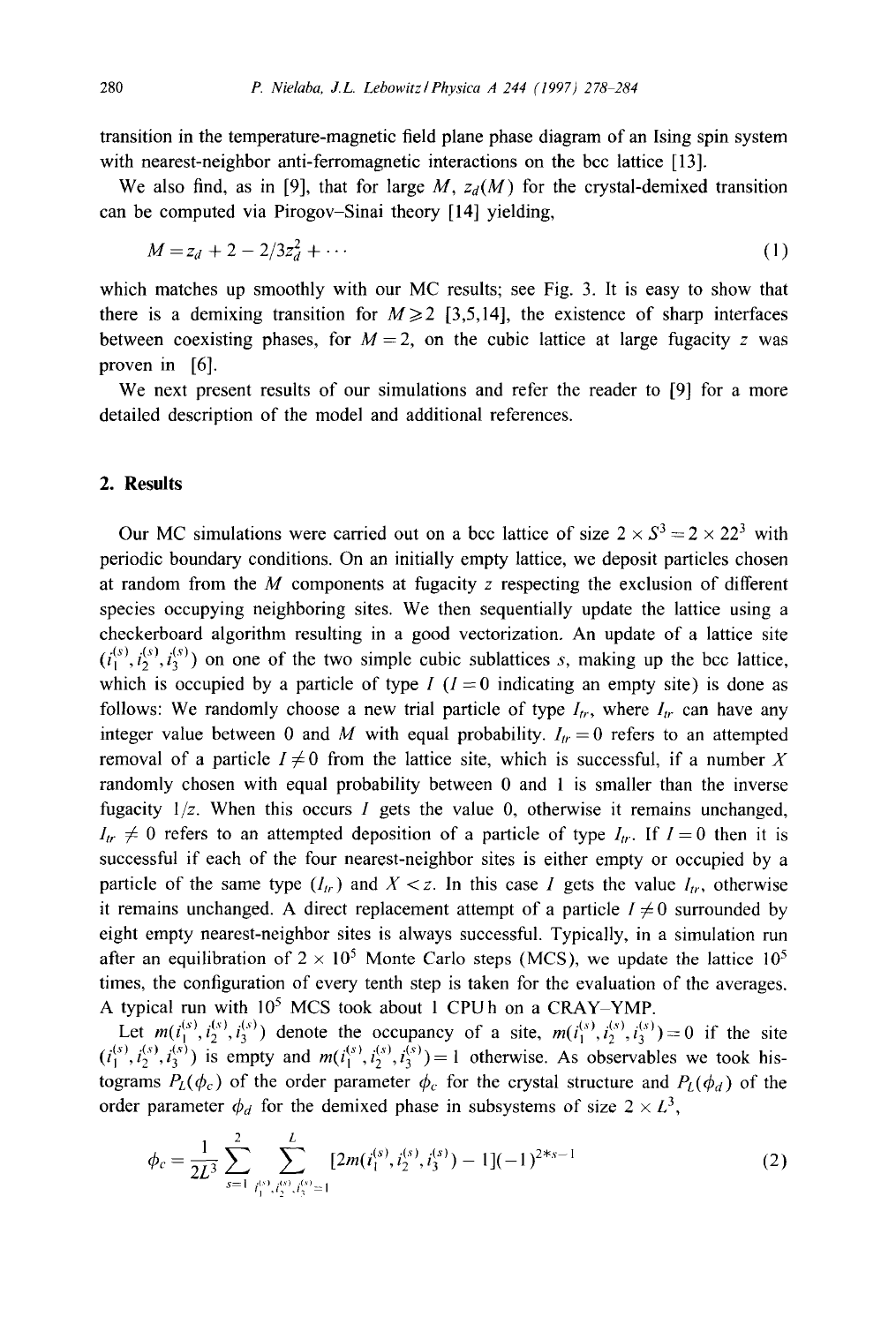and

$$
\phi_d = \frac{1}{2L^3} \max_l N_L(I) - \rho/M \tag{3}
$$

where  $N_I(I)$  denotes the number of particles of type I in a subsystem of size  $2 \times L^3$ and  $\rho$  is the average overall density.

# 2.1. Gas-crystal phase transitions

For a given M the transition activity  $z_c$  is found by finite size scaling techniques [15,16]. In particular, the kth moments of the order parameter distribution  $P_L(\phi_c)$ ,

$$
\langle \phi_c^k \rangle_L := \int \phi_c^k P_L(\phi_c) \, d\phi_c \tag{4}
$$

can be evaluated in subsystems of size  $2 \times L^3$ , and from them the fourth-order cumulant [16]  $U_L$ ,

$$
U_L = 1 - \frac{\langle \phi_c^4 \rangle_L}{3 \langle \phi_c^2 \rangle_L^2} \,. \tag{5}
$$

In a one-phase region far away from a critical point the subsystem size typically can be chosen larger than the correlation length  $\xi$ ,  $L \gg \xi$  and the order parameter distribution is to a good approximation a Gaussian centered around 0, resulting in  $U_L \rightarrow 0$  for  $L \rightarrow \infty$ . In the two phase coexistence region far away from a critical point we can again assume  $L \gg \zeta$  and the order parameter distribution is bimodal resulting in  $U_L \rightarrow \frac{2}{3}$  for  $L \rightarrow \infty$ . Near the critical point however we have  $L \ll \zeta$ , and using scaling arguments [16] the cumulant is a function of  $L/\xi$ , resulting for  $\xi \to \infty$  in the same value of  $U_*$  for all different L. This method allows the efficient determination of critical points by analyzing the cumulants for different values of  $z$  on different length scales  $L$ . Applied to our model we should see, for low values of  $z$ , when the system is in the disordered one-phase region,  $U_{L'} > U_L$  for  $L' < L$ . Increasing z, we obtain, for large enough M, a crystal phase with  $U_{L'} < U_L$  for  $L' < L$ . Near  $z_c$  we expect  $U_{L'} \approx U_L$  for  $L' \neq L$ . This method for locating the transition fugacities was used in our previous studies [8,9] on the square lattice as well.

For  $M = 3, 4, 5, 10$  we obtain in this way values of  $z_c = 0.525 \pm 0.025, 0.3, 0.21, 0.085 \pm 0.025$ 0.01, respectively, for  $M = 15, 17, 19, z_c = 0.055, 0.047, 0.04 \pm 0.001$  and for  $M = 1000$ ,  $z_c = 0.000725 \pm 0.000025$ . Cumulants for the gas-crystal transition of the hard diamond and the  $M=3$ -component system are shown in Figs. 1 and 2, respectively. The transition points are presented in Fig. 3 together with the asymptotic expression  $Mz_c = 0.71$ . This corresponds to the value of  $y_c$  on the bcc lattice  $y_c = 0.71 \pm 0.01$ which we obtained using MC techniques. We also show in Fig. 3 a purely empirical fit of the  $1/M^2$ -corrections for  $z_c$ ,  $z_c = 0.71/M + C/M^2$ , to the MC data, with a value of  $C = 2 \pm 0.5$ . The minimum number of components required for the existence of the crystal phase on the bcc lattice is  $M = 3$ . In Fig. 4 we show the approach of the critical fugacity  $Mz_c$  to the limit of the hard diamond system.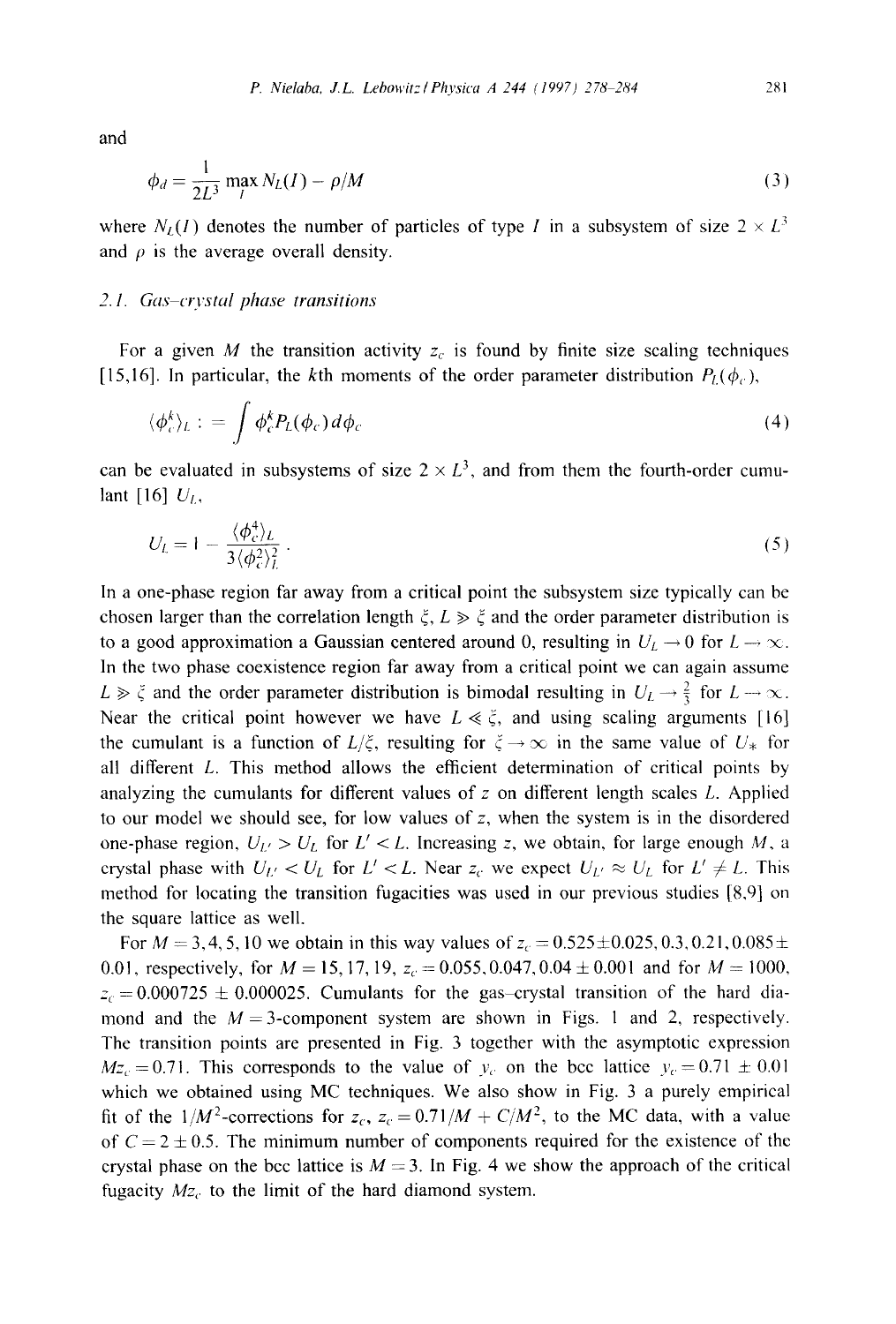

Fig. 1. Cumulants versus z for the gas-crystal transition for  $M = 3$ . Symbols indicate different subsystem sizes, lines are for visual help.



Fig. 2. Cumulants versus  $z$  for the gas-crystal transition for the hard diamond system on the bcc lattice. Symbols indicate different subsystem sizes, lines are for visual help.

## *2.2. The demixin9 transition*

For  $M=2$  we obtain a direct transition from the gas phase to the demixed phase at a transition fugacity of  $z = 0.55 \pm 0.02$ ; the transition is second order with Ising exponents as on a simple cubic lattice studied by Dickman et al. [17].

For  $M > 2$  we observe a direct first-order transition from the crystal to the demixed phase. This transition was analyzed by studying the order parameter distribution  $P_L(\phi_d)$ .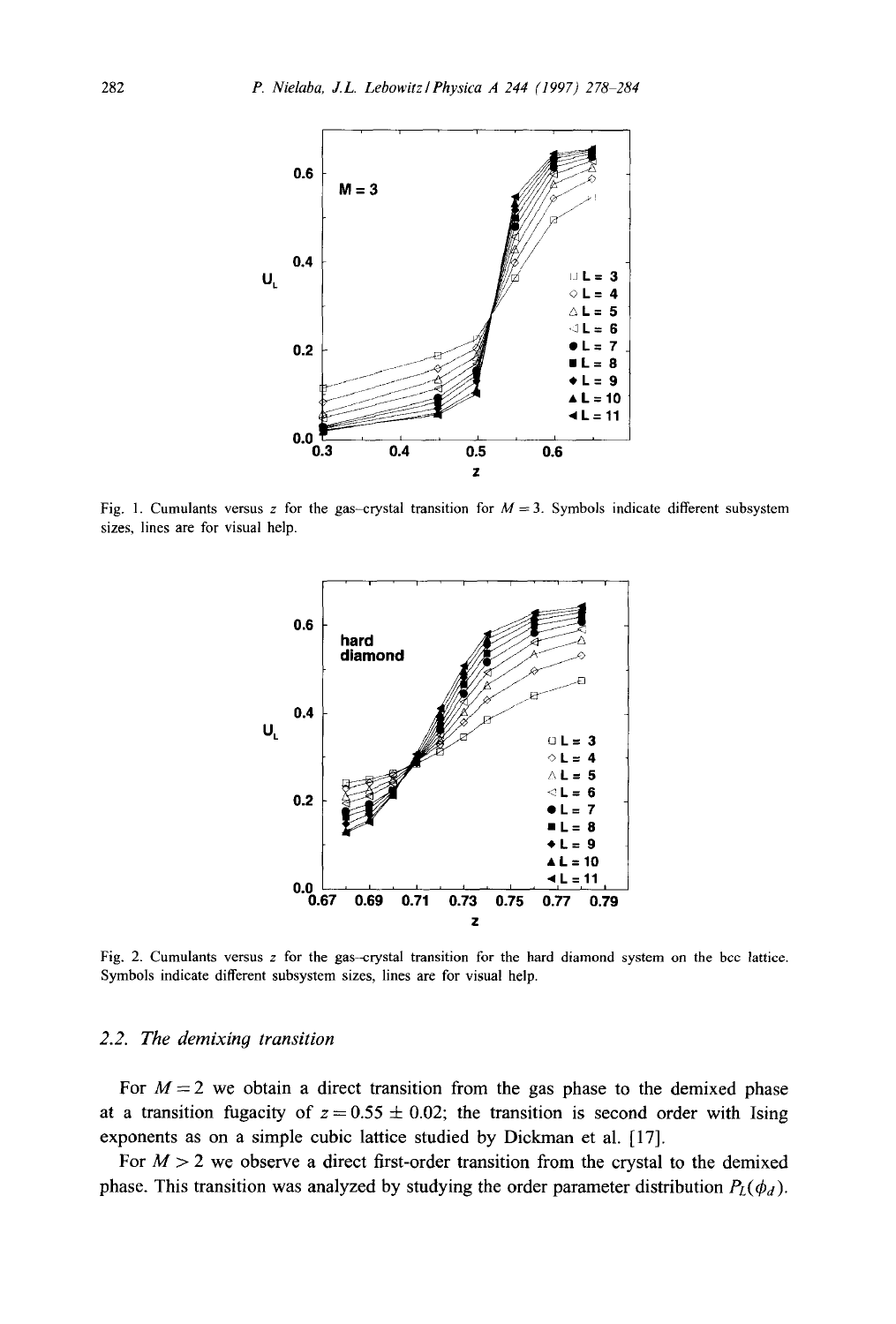

Fig. 3. Phase diagram in the  $M-z$  plane for a bcc lattice (MC). Full lines: Asymptotic lines for the phase transitions in the high fugacity region,  $M = z + 2 - 2/3z^2$ , and for the transition in the low fugacity region,  $Mz = 0.71 \pm 0.01$ , dashed line: transition line in the low fugacity region by fit of the  $1/M<sup>2</sup>$  corrections for  $z_c$  to the MC data,  $z_c = 0.71/M + C/M^2$ , with  $C = 2 \pm 0.5$ . Symbols for MC: Transition points from the gas phase to the crystal phase (circles), from the gas to the demixed phase (squares) and from the crystal to the demixed phase (triangles).



Fig. 4. Critical fugacities *Mzc* versus *1/M* for the gas-crystal transition. The open symbols are results of the present Monte Carlo simulations, the black symbol (with error bars) on the y-axis indicates the critical fugacity of the hard diamond system from series expansions [12], the open symbol on the y-axis the critical fugacity from our MC simulations. Lines are for visual help.

In the simulations we find a hysteresis region around  $z_d$ , going approximately between two values of z, say  $z_1$  and  $z_2$ , when increasing and decreasing the fugacity. In cases of a small hysteresis region with extent of less than  $|z_1 - z_2| < 0.1$ ,  $z_d$  was taken as